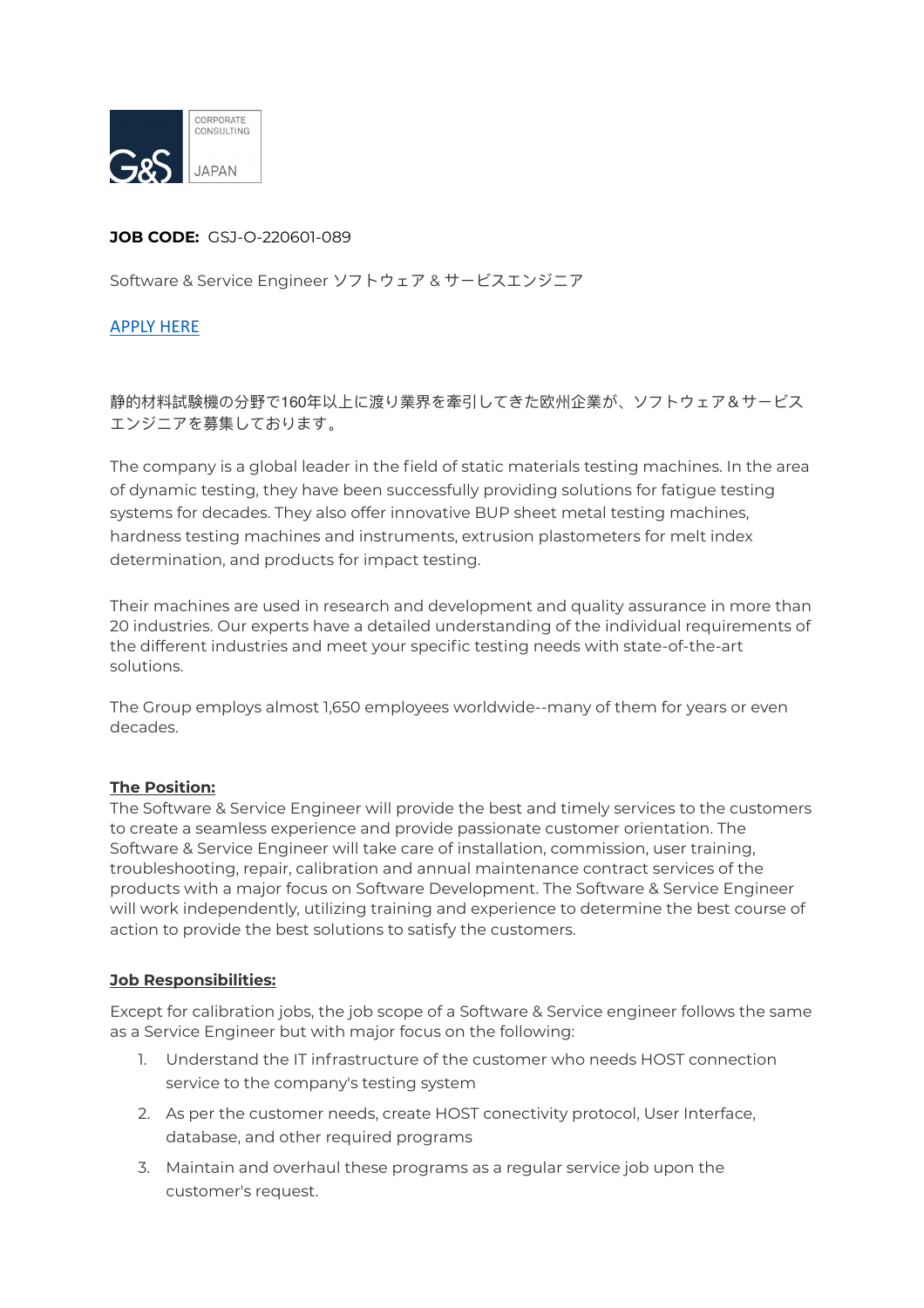4. If needed, discuss with The Group's production entities, and find optimal solutions for customers

# **Service:**

- 1. Installation and commission of the machines and instruments
- 2. Creation of test setup & results as per customer's testing requirements
- 3. Train users on proper and safe handling of machine & software
- 4. Complete the Final Acceptance and Test protocol with user after installation and commission and, timely submission to the Service Manager and Administator for warranty execution and invoicing to customers
- 5. Servicing of the machines and instruments at customer sites
- 6. Performing regular maintenance visits for Annual Maintenance Contract (AMC) orders
- 7. Timely submission of service reports and checklists to the Service Manager and Administrator for invoicing to customers
- 8. Warranty / breakdown support of installed machines and instruments
- 9. Analysing faults / failures with mechanical, hydraulic, pneumatic and electrical components
- 10. Determine nature and scope of fault / damage and advise customer with the proper follow-up procedures for procuring spare parts or arranging warranty replacement parts in accordance with commercial considerations
- 11. Provide demonstration at customer sites to existing and new customers
- 12. Advise customers regularly for spares & consumables of the machines and instruments for smooth operations
- 13. Discuss and advise the customer on new
- 14. Follow up with Sales Engineers for timely submission of spares, consumables and accessory proposals to the customer.
- 15. Planning of customer visits in consultation with Sales Engineers
- 16. Utilize the CRM system to actively manage all service jobs
- 17. Continuously develop and maintain knowledge and expertise of the Product Portfolio and Applications to enhance confidence and service effectiveness.
- 18. Coordinate with technical team in Germany, if needed, to provide solutions for customers
- 19. Performing calibration as per calibration job orders from customers

#### **Education:**

・Diploma or Bachelor Degree in Engineering (Mechanical / Automation / Instrumentation / Any Engineering)

・Diploma or Bachelor degree in IT (Information Technology)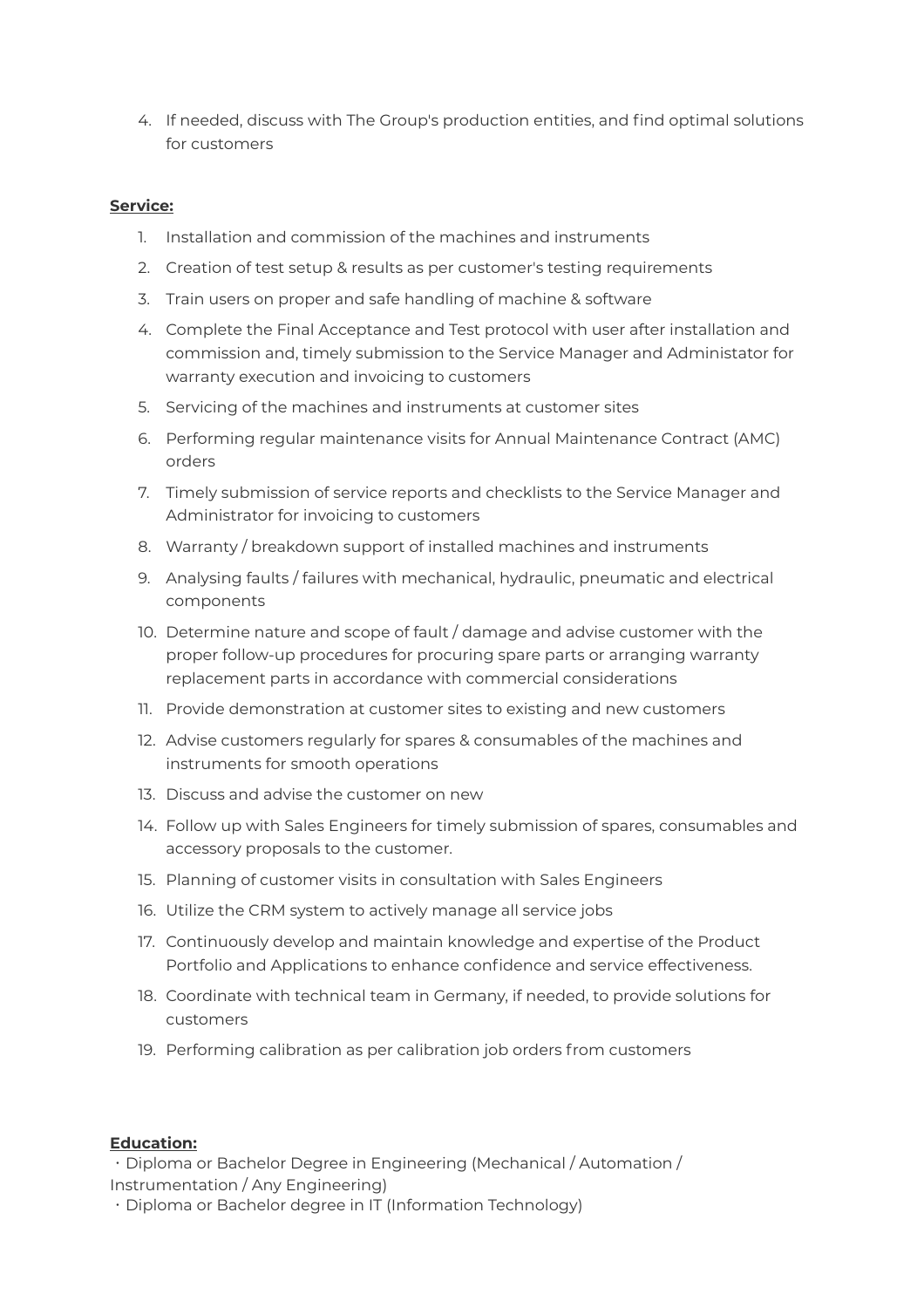## **Experience:**

- 1. Minimum 2 years of experience in servicing of materials testing machines and instruments
- 2. Working experience in applications/software development for materials testing machines
- 3. Working experience in measurement and analytical instruments or materials testing would be advantageous

## **Requirements:**

- 1. Basic knowledge of materials testing and properties.
- 2. Basic knowledge of hydraulics and pneumatics.
- 3. Proficiency in applications / software development for materials testing
- 4. Experience in customer support activity of materials testing machines
- 5. Proficiency with PC software
- 6. Good communication skills
- 7. Good knowledge of MS Office programs
- 8. Ability to work independently
- 9. Goal-oriented and has a flexible approach to work
- 10. Ability to work under pressure
- 11. Willing to travel to attend to customer complaints
- 12. Willing to undergo continuous re-training
- 13. Proficiency in English and Japanese
- 14. Proficiency in German language would be advantageous
- 15. 70% travel requirement
- 16. Valid driving license

#### [APPLY HERE](https://gs-asia.com/applyjp/)

**JOB CODE:** GSJ-O-220601-089 **Employement type:** Full-time **Position:** Software & Service Engineer **Location:** Shin-Yokohama **Remuneration:** JPY 6 - 9 m

#### **G&S JAPAN KK**

The Plaza F Bldg, 801 5-35-15 Narita-Higashi Suginami-ku, Tokyo 166-0015 Japan